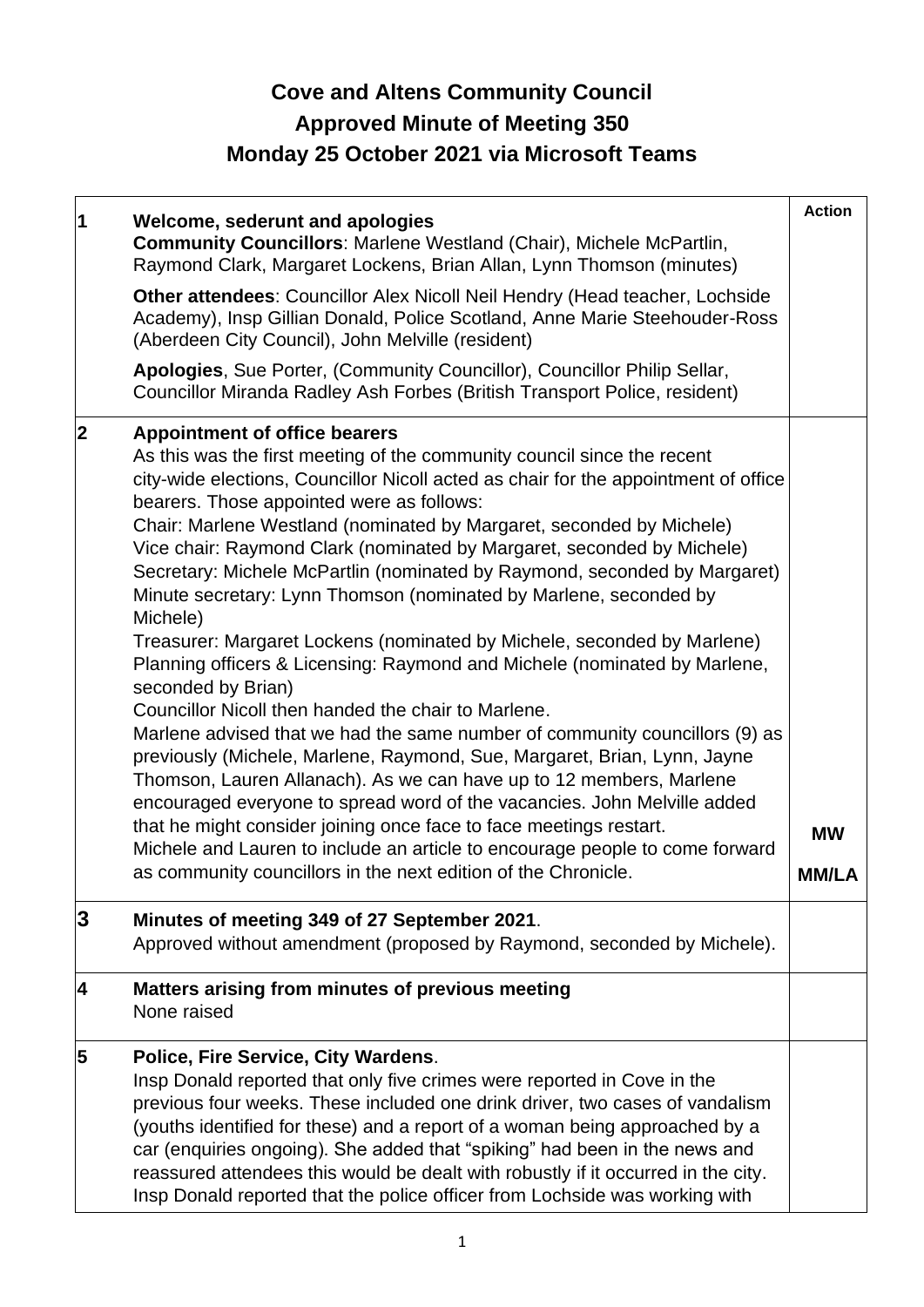|   | Academy staff to identify children in need of additional support. In addition, her<br>sergeant and Anne Marie Steehouder-Ross were collaborating on youth work<br>as antisocial behaviour can increase during school holidays, although this is<br>not a significant issue in Cove.<br>Michele raised speeding on Langdykes Road – Insp Donald advised she may<br>be able to get speed checks done in the next couple of weeks. Marlene added<br>that residents in Burnbanks village were also concerned about speeding on the<br>Coast Road. Insp Donald to follow up.<br>John noted that he had seen a motorbike with L plates with a passenger near<br>Wellington Road. Insp Donald advised anyone with concerns to get in touch at<br>the time with registration details, if possible.                                                                                                                                                                                      |                 |
|---|---------------------------------------------------------------------------------------------------------------------------------------------------------------------------------------------------------------------------------------------------------------------------------------------------------------------------------------------------------------------------------------------------------------------------------------------------------------------------------------------------------------------------------------------------------------------------------------------------------------------------------------------------------------------------------------------------------------------------------------------------------------------------------------------------------------------------------------------------------------------------------------------------------------------------------------------------------------------------------|-----------------|
| 6 | <b>Update from Lochside Academy</b><br>Neil Hendry reported that the school was just back after the October break.<br>Covid protocols still in place (facemasks, limits on some activities etc). There<br>will be a Christmas concert this year, although it will be live-streamed rather<br>than have an audience in attendance.<br>No parents' evenings until after January 2022 due to Covid.<br>Sports clubs, extracurricular activities etc have restarted: these have been<br>welcomed by students and well attended.<br>Prelims planned for January and early February. Normal national examinations<br>anticipated in 2022, but shortage of invigilators at present.<br>Academy keen to support annual Cove Clean Up.<br>"20s plenty" signs still not working properly (a city-wide issue – see previous<br>notes of meeting).<br>Noted every Academy newsletter has road safety article.<br>Pool will reopen soon to the public. Lifeguards currently being confirmed. |                 |
| 7 | Update on youth work<br>Anne Marie reported on the recent meeting of the multiagency group exploring<br>youth work south of the Dee (Torry, Kincorth & Cove areas). The group need to<br>map what's already in place and how young people are involved; initial focus<br>will be on Primary 7 and S1 students. Group provides an opportunity for<br>several organisations to work together to put plans into action for the whole<br>area. Discussion on possible contributors including Bikeability, Outdoor<br>Rangers, Cove Rangers (Neil to pass contact details to Anne Marie), Kincorth<br>FC, Cove Boys' Club pitches (Michele to forward contact details to Anne<br>Marie).<br>(Neil and Anne Marie left the meeting after this item)                                                                                                                                                                                                                                   | <b>NH</b><br>MМ |
| 8 | <b>Business update:</b>                                                                                                                                                                                                                                                                                                                                                                                                                                                                                                                                                                                                                                                                                                                                                                                                                                                                                                                                                         |                 |
|   | a. Treasurer's report<br>Report attached. No transactions since last month.                                                                                                                                                                                                                                                                                                                                                                                                                                                                                                                                                                                                                                                                                                                                                                                                                                                                                                     |                 |
|   | b. Incoming and outgoing mail<br>Report attached.                                                                                                                                                                                                                                                                                                                                                                                                                                                                                                                                                                                                                                                                                                                                                                                                                                                                                                                               |                 |
|   | c. Planning matters<br>Heatherlee application for 27 houses: Objection has been submitted.                                                                                                                                                                                                                                                                                                                                                                                                                                                                                                                                                                                                                                                                                                                                                                                                                                                                                      |                 |